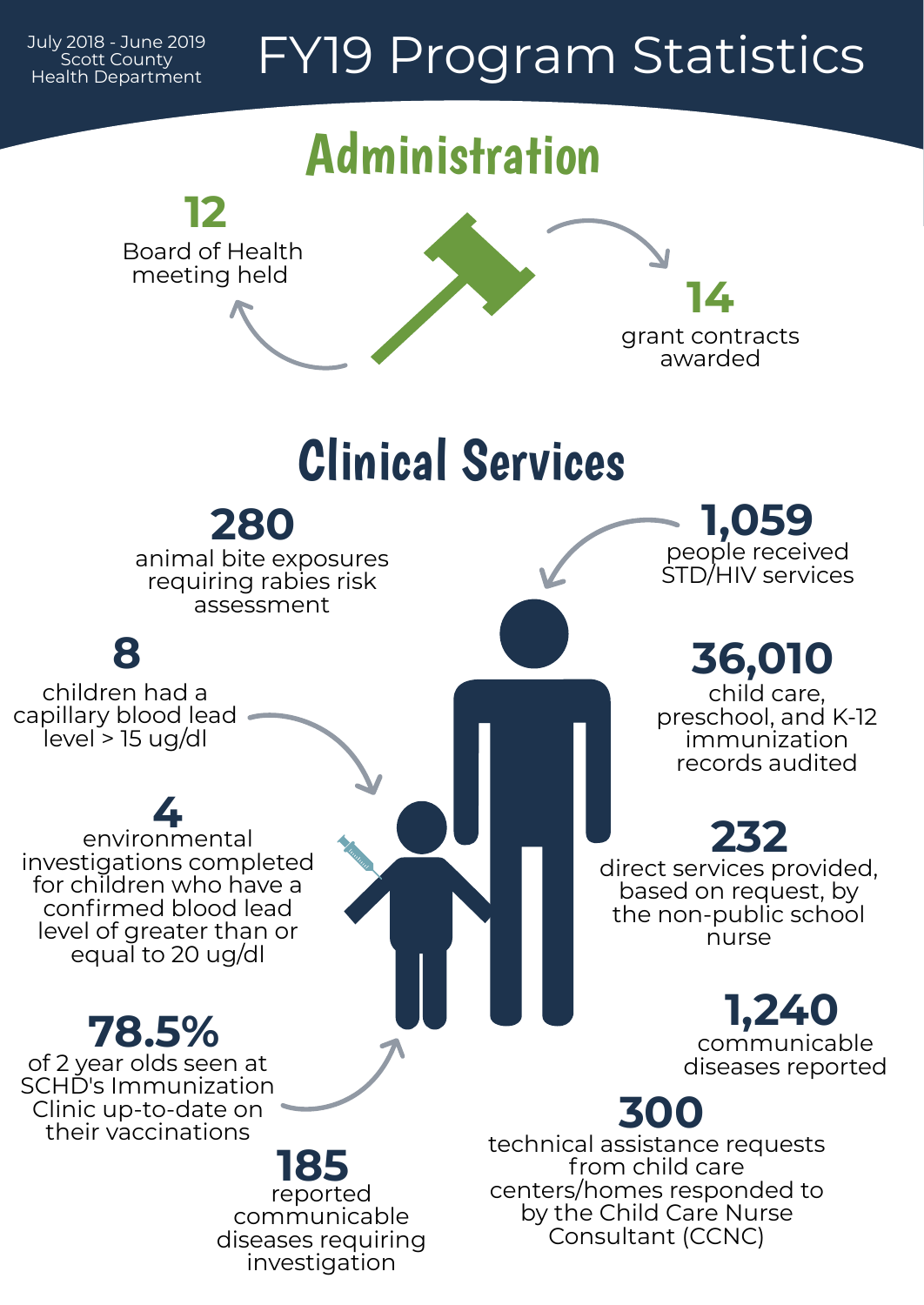## Community Health



## Correctional Health